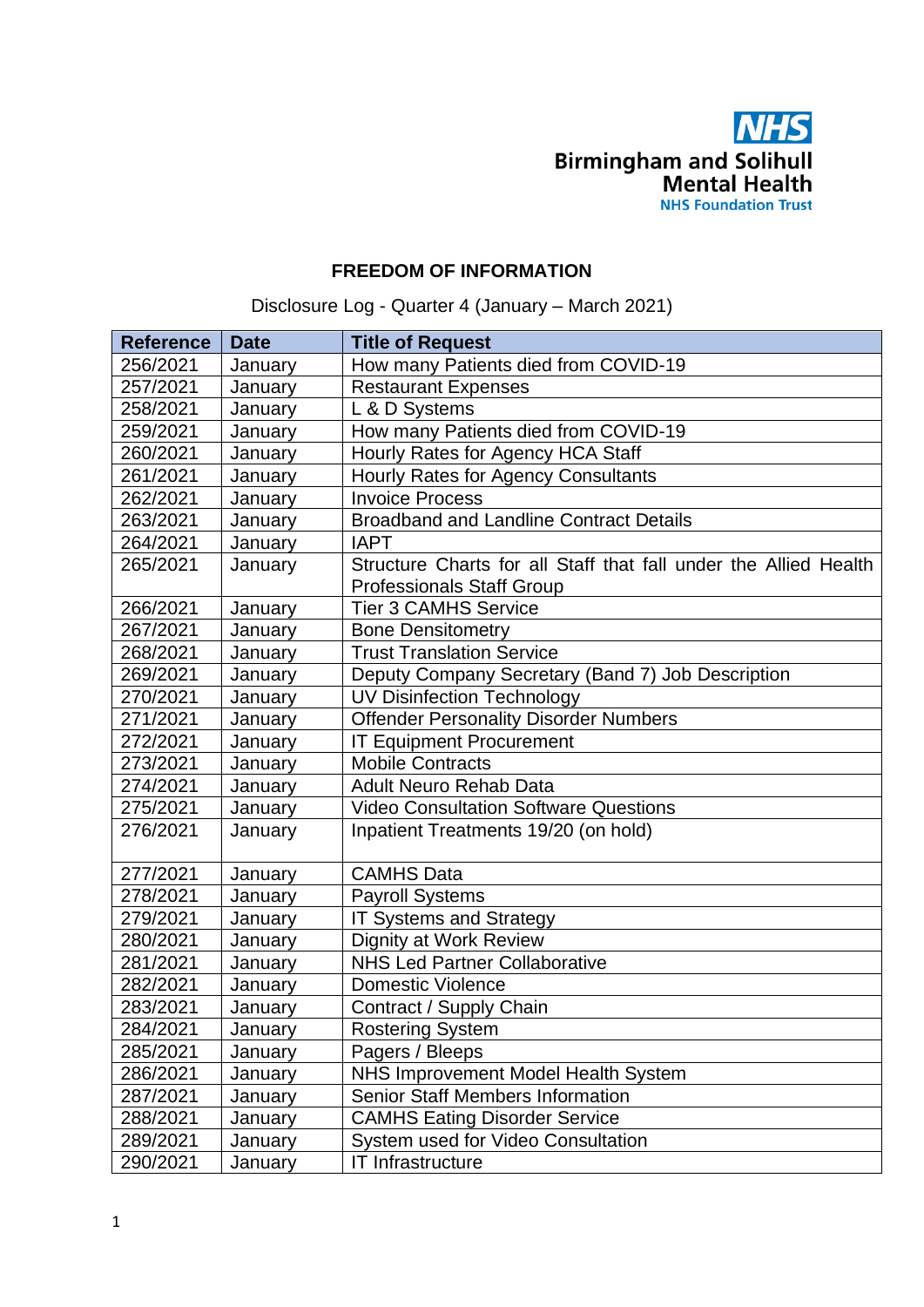| 291/2021 | January  | <b>Number of Complaints</b>                                    |
|----------|----------|----------------------------------------------------------------|
| 292/2021 | January  | CAMHS Waiting Data (on hold)                                   |
| 293/2021 | February | <b>CQC Rating and WTE Staff Members</b>                        |
| 294/2021 | February | <b>CPAP / Ventilator</b>                                       |
| 295/2021 | February | <b>Infection Control Lead Details</b>                          |
| 296/2021 | February | The Number of Hospital Patients who Tested Positive for Covid- |
|          |          | 19 after Initially Testing Negative                            |
| 297/2021 | February | <b>Waiting List for ADHD Service</b>                           |
| 298/2021 | February | <b>Medication Error Policy</b>                                 |
| 299/2021 | February | <b>Buccolam syringes</b>                                       |
| 300/2021 | February | Number of Trust Referrals and Discharge (on hold)              |
| 301/2021 | February | <b>Stonewall Information</b>                                   |
| 302/2021 | February | <b>Translation Services</b>                                    |
| 303/2021 | February | <b>Hospital-Acquired Covid-19</b>                              |
| 304/2021 | February | <b>Information Governance Team Job Descriptions</b>            |
| 305/2021 | February | <b>Staff Sickness and Absence</b>                              |
| 306/2021 | February | Trust's Annual Budget and Current Number of Staffing and       |
|          |          | Number of Patients being Supported                             |
| 307/2021 | February | <b>Temporary Staffing Manger and Framework</b>                 |
| 308/2021 | February | Trust's Systems, PAS, EPR                                      |
| 309/2021 | February | Third Party Vendors and Direct Engagement                      |
| 310/2021 | February | <b>Payroll Systems</b>                                         |
| 311/2021 | February | <b>Covid-19 Deaths for Perinatal Service</b>                   |
| 312/2021 | February | Strategy Plan, Business plan and Budget Report                 |
| 313/2021 | February | Is Trust part of an Integrated Care Partnership?               |
| 314/2021 | February | <b>Internet Gaming Disorder</b>                                |
| 315/2021 | February | Number of PALS cases 2016-2021 and Time taken to Complete      |
| 316/2021 | February | How many Units Sell / Provide Vape E-cigarettes to Inpatients  |
| 317/2021 | February | <b>IT Networking Challenges</b>                                |
| 318/2021 | February | <b>Average Rates</b>                                           |
| 319/2021 | February | <b>Senior Staff Members Information</b>                        |
| 320/2021 | March    | <b>Organisational Structure Chart</b>                          |
| 321/2021 | March    | Full True Dated Copies of the Generic Contracts of Employment  |
|          |          | Issued to Trainee Clinical Psychologists (NHS employees)       |
|          |          | Covering the Years 2018 to 2021 (available upon request)       |
| 322/2021 | March    | <b>OCD Patients in CBT Treatment</b>                           |
| 323/2021 | March    | <b>Physical Health Assessment and Management Policy</b>        |
| 324/2021 | March    | <b>Inpatient Deaths</b>                                        |
| 325/2021 | March    | <b>Management of Board Meetings</b>                            |
| 326/2021 | March    | <b>Patient's Accommodation Status</b>                          |
| 327/2021 | March    | <b>Endoscope Inventory</b>                                     |
| 328/2021 | March    | Pharmacological Management of Heart Failure                    |
| 329/2021 | March    | <b>Paranormal Activity</b>                                     |
| 330/2021 | March    | <b>Translation Services</b>                                    |
| 331/2021 | March    | <b>Clinical Risk Assessment Policy</b>                         |
| 332/2021 | March    | <b>Counter Fraud Information</b>                               |
| 333/2021 | March    | <b>Confidentiality Policy and Discharge Policy</b>             |
| 334/2021 | March    | Internal review of FOI303 - Hospital Acquired Covid-19         |